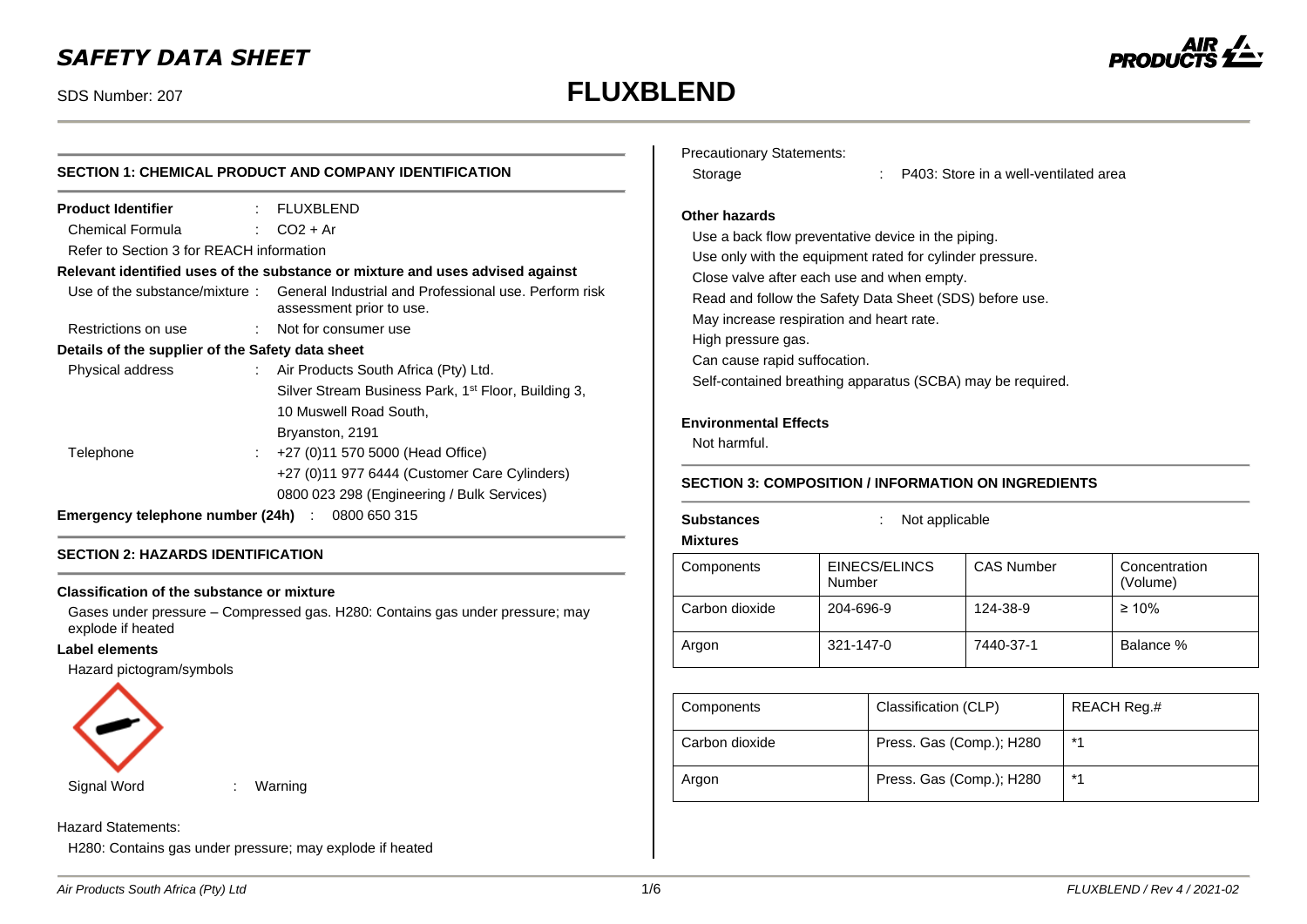# *SAFETY DATA SHEET – Fluxblend* SDS Number: 207

- \*1: Listed in Annex IV/V REACH, exempted from registration.
- \*2: Registration not required. Substance manufactured or imported < t/y
- \*3: Registration not required: substance manufactured or imported < 1 t/y for nonintermediate uses

Concentration is nominal. For the exact product composition, please refer to Air Products product specifications.

#### **SECTION 4: FIRST AID MEASURES**

#### **Description of first aid measures**

|                                                             | Move victim to uncontaminated area wearing self-<br>contained breathing apparatus. Keep victim warm and<br>rested. Call a doctor. Apply artificial respiration if<br>breathing stopped.                                                                                                       |  |  |  |
|-------------------------------------------------------------|-----------------------------------------------------------------------------------------------------------------------------------------------------------------------------------------------------------------------------------------------------------------------------------------------|--|--|--|
| ÷                                                           | In case of direct contact with eyes, seek medical advice                                                                                                                                                                                                                                      |  |  |  |
| ÷                                                           | Adverse effects not expected from this product                                                                                                                                                                                                                                                |  |  |  |
|                                                             | Ingestion is not considered a potential route of<br>exposure.                                                                                                                                                                                                                                 |  |  |  |
|                                                             | Move to fresh air. If breathing has stopped or is<br>laboured, give assisted respirations. Supplemental<br>oxygen may be indicated. If the heart has stopped,<br>trained personnel should begin cardiopulmonary<br>resuscitation immediately. In case of shortness of<br>breath, give oxygen. |  |  |  |
| Most important symptoms and effects, both acute and delayed |                                                                                                                                                                                                                                                                                               |  |  |  |
| ÷.                                                          | Shivering fit. Sweating. Blurred vision. Headache.<br>Increased pulse rate. Shortness of breath. Rapid<br>respiration. Exposure to oxygen deficient atmosphere<br>may cause the following symptoms: Dizziness.<br>Salivation. Nausea. Vomiting. Loss of<br>mobility/consciousness             |  |  |  |
|                                                             | Indication of any immediate medical attention and special treatment needed                                                                                                                                                                                                                    |  |  |  |
|                                                             | If exposed or concerned: Get medical attention/advice                                                                                                                                                                                                                                         |  |  |  |
|                                                             |                                                                                                                                                                                                                                                                                               |  |  |  |
|                                                             |                                                                                                                                                                                                                                                                                               |  |  |  |

#### **SECTION 5: FIRE-FIGHTING MEASURES**

#### **Extinguishing media**

| Suitable extinguishing media: | The product itself does not burn. Use extinguishing |
|-------------------------------|-----------------------------------------------------|
|                               | media appropriate for surrounding fire.             |

Extinguishing media which must not be used for safety reasons : Do not use water jet to extinguish.

#### **Specific hazards arising from the substance or mixture**

Upon exposure to intense heat or flame, cylinder will vent rapidly and or rupture violently. Product is non-flammable and does not support combustion. Move away from container and cool with water from a protected position. Keep containers and surroundings cool with water spray.

#### **SECTION 6: ACCIDENTAL RELEASE MEASURES**

#### **Personal precautions, protective equipment and emergency procedures**

Gas/vapour heavier than air. May accumulate in confined spaces, particularly at or below ground level. Monitor carbon dioxide level. Evacuate personnel to safe areas. Wear selfcontained breathing apparatus when entering area unless atmosphere is proved to be safe. Monitor oxygen level. Ventilate the area.

| <b>Environmental precautions</b> |  |                   |  | Do not discharge into any place where its accumulation  |
|----------------------------------|--|-------------------|--|---------------------------------------------------------|
|                                  |  | if safe to do so. |  | could be dangerous. Prevent further leakage or spillage |
| -- -                             |  |                   |  |                                                         |

```
Methods and materials for containment and cleaning up : Ventilate the area.
```
Additional advice : If possible, stop flow of product. Increase ventilation to the release area and monitor oxygen level. If leak is from cylinder or cylinder valve, call the Air Products emergency telephone number. If the leak is in the user's system, close the cylinder valve, safely vent the pressure, and purge with an inert gas before attempting repairs.

**Reference to other sections** : For more information refer to Section 8 and 13.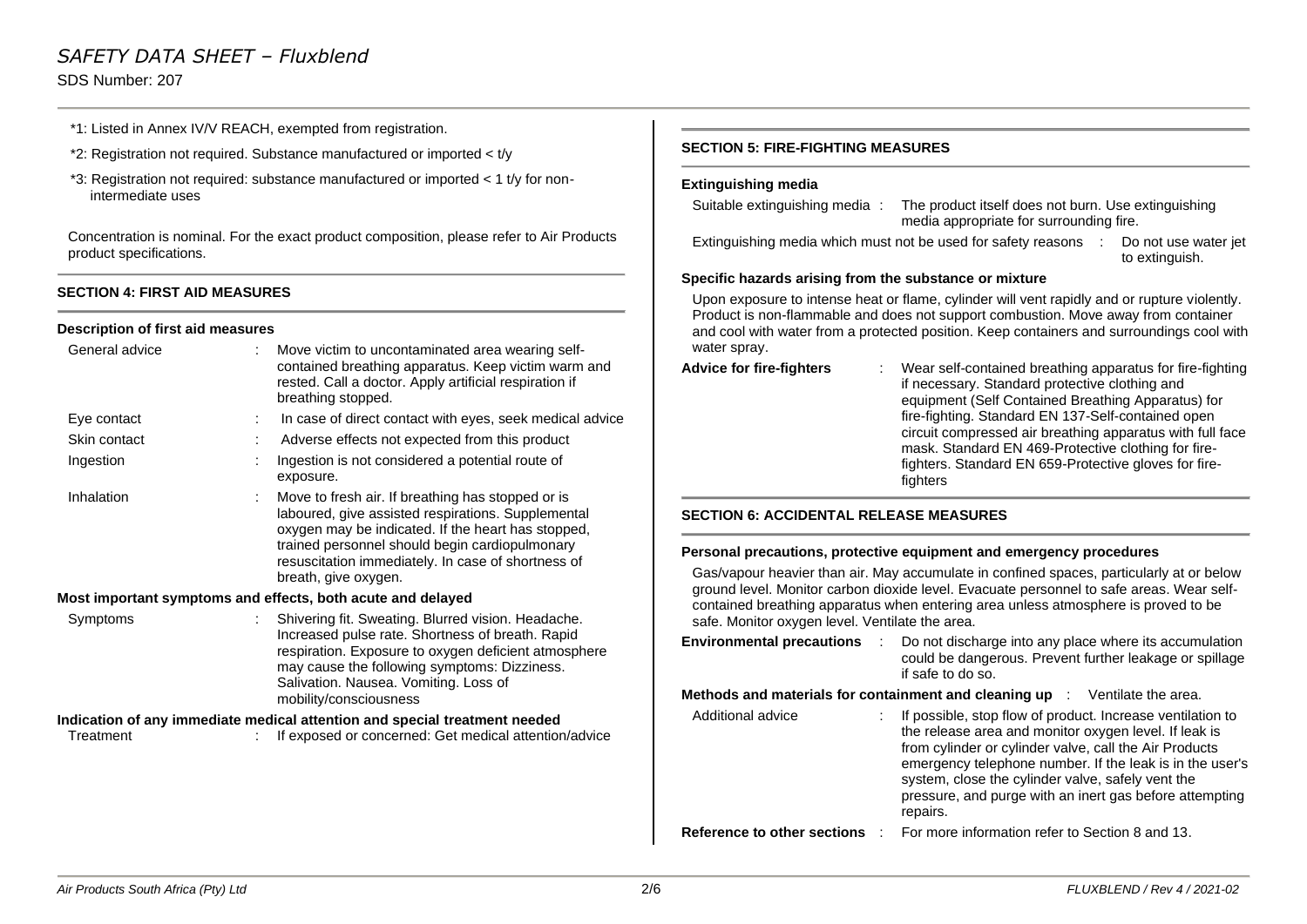#### **SECTION 7: HANDLING AND STORAGE**

#### **Precautions for safe handling**

Cylinders should be stored up right with valve protection guard in place and firmly secured to prevent falling or being knocked over. Use equipment rated for cylinder pressure. Protect cylinders from physical damage; do not drag, roll, slide or drop. Do not allow storage area temperature to exceed 50°C. Only experienced and properly instructed persons should handle compressed gases/cryogenic liquids. Before using the product, determine its identity by reading the label. Know and understand the properties and hazards of the product before use. When doubt exists as to the correct handling procedure for a particular gas, contact the supplier. Do not remove or deface labels provided by the supplier for the identification of the cylinder contents. When moving cylinders, even for short distances, use a cart (trolley, hand truck, etc.) designed to transport cylinders. Do not remove valve guards. Before connecting the container, check the complete gas system for suitability, particularly for pressure rating and materials. Before connecting the container for use, ensure that back feed from the system into the container is prevented. Ensure the complete gas system is compatible for pressure rating and materials of construction. Ensure the complete gas system has been checked for leaks before use. Employ suitable pressure regulating devices on all containers when the gas is being emitted to systems with lower pressure rating than that of the container. Never insert an object (e.g. wrench, screwdriver, pry bar, etc.) into valve openings. Doing so may damage valve, causing a leak.

Open valve slowly. If user experiences any difficulty operating cylinder valve discontinue use and contact supplier. Close container valve after each use and when empty, even if still connected to equipment. Never attempt to repair or modify container valves or safety relief devices. Damaged valves should be reported immediately to the supplier. Close valve after each use and when empty. Do not subject containers to abnormal mechanical shocks which may cause damage to their valve or safety devices. Never attempt to lift a cylinder by its valve guard. Do not use containers as rollers or supports or for any other purpose than to contain the gas as supplied. Never strike an arc on a compressed gas cylinder or make a cylinder a part of an electrical circuit. Do not smoke while handling product or cylinders. Never re-compress a gas or a gas mixture without first consulting the supplier. Never attempt to transfer gases from one cylinder/container to another. Always use backflow protective device in piping. Never use direct flame or electrical heating devices to raise the pressure of a container. Containers should not be subjected to temperatures above 50°C. Prolonged periods of cold temperature below -30°C should be avoided.

#### **Conditions for safe storage, including any incompatibilities**

Full containers should be stored so that oldest stock is used first. Containers should be stored in a purpose-built compound which should be well ventilated, preferably in the open air. Stored containers should be periodically checked for general condition and leakage. Observe all regulations and local requirements regarding storage of containers. Protect containers stored in the open against rusting and extremes of weather. Containers should not be stored in conditions likely to encourage corrosion.

Containers should be stored in the vertical position and properly secured to prevent toppling. The container valves should be tightly closed and where appropriate valve outlets should be capped or plugged. Container valve guards or caps should be in place. Keep containers tightly closed in a cool, well-ventilated place. Store containers in location free from fire risk and away from sources of heat and ignition. Full and empty cylinders should be segregated. Do not allow storage temperature to exceed 50°C. Return empty containers in a timely manner.

#### **Technical measures/Precautions**

Containers should be segregated in the storage area according to the various categories (e.g. flammable, toxic, etc.) and in accordance with local regulations. Keep away from combustible material.

#### **SECTION 8: EXPOSURE CONTROLS AND PERSONAL PROTECTION**

#### **Control parameters**

#### **Exposure limit(s)**

| Carbon dioxide | Time Weighted Average (TWA): EH40<br>WFL      | 5,000 ppm   | $9,150 \text{ mg/m}^3$              |
|----------------|-----------------------------------------------|-------------|-------------------------------------|
| Carbon dioxide | Short Term Exposure Limit (STEL): EH40<br>WFL |             | 15,000 ppm 27,400 mg/m <sup>3</sup> |
| Carbon dioxide | Time Weighted Average (TWA): EU ELV           | $5,000$ ppm | 9,000 mg/m <sup>3</sup>             |

#### **Exposure controls**

#### **Engineering measures**

Provide natural or mechanical ventilation to prevent accumulation above exposure limit. Provide natural or mechanical ventilation to prevent oxygen deficient atmospheres below 19.5% oxygen.

#### **Personal protective equipment**

| Respiratory protection   | Self-contained breathing apparatus (SCBA) or positive<br>pressure airline with mask are to be used in oxygen-<br>deficient atmosphere. Air purifying respirators will not<br>provide protection. Users of breathing apparatus must |
|--------------------------|------------------------------------------------------------------------------------------------------------------------------------------------------------------------------------------------------------------------------------|
|                          | be trained.                                                                                                                                                                                                                        |
| Hand protection          | : Wear sturdy work gloves when handling cylinders.<br>Standard EN 388- Protective gloves against mechanical<br>risk. The breakthrough time of the selected glove(s)<br>must be greater than the intended use period.               |
| Eye/face protection      | : Safety glasses recommended when handling cylinders.<br>Standard EN 166-Personal eye-protection.                                                                                                                                  |
| Skin and body protection | Safety shoes are recommended when handling<br>cylinders. Standard EN ISO 20345- Personal protective<br>equipment-Safety footwear.                                                                                                  |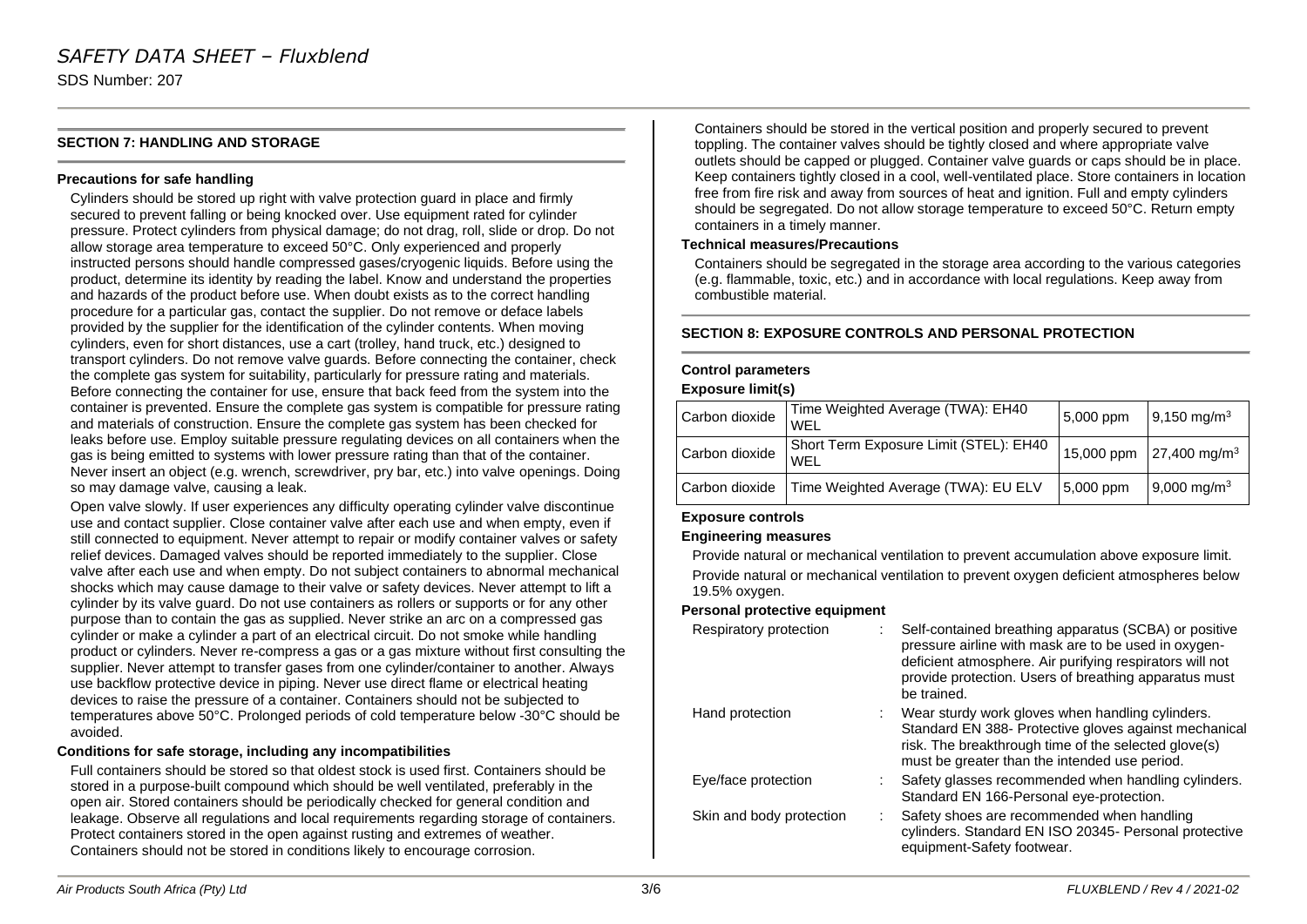# *SAFETY DATA SHEET – Fluxblend*

SDS Number: 207

# Special instructions for protection and hygiene : Ensure adequate ventilation,

especially in confined areas.

Remarks : Simple asphyxiant.

## **SECTION 9: PHYSICAL AND CHEMICAL PROPERTIES**

#### **Information on basic physical and chemical properties**

| Form                      |                           | Compressed gas.                                                                         |
|---------------------------|---------------------------|-----------------------------------------------------------------------------------------|
| Colour                    |                           | Colourless gas                                                                          |
| Odour                     |                           | None. Mixture contains one or more components which<br>have no odour warning properties |
| Molecular Weight          | ÷                         | 40.94 g/mol                                                                             |
| Relative vapour density   | ÷                         | 1.42 (air = 1) Heavier than air.                                                        |
| Relative density          |                           | Not applicable                                                                          |
| Vapour pressure           |                           | No data available                                                                       |
| Density                   |                           | 0.0017g/cm <sup>3</sup> Note: (as vapour)                                               |
| Specific Volume           |                           | $0.59 \text{ m}^3/\text{kg}$                                                            |
| Melting/freezing point    |                           | No data available                                                                       |
| Boiling point/range       |                           | $-108.6 °C$                                                                             |
| Water solubility          | ÷                         | Not known, but considered to have low solubility.                                       |
|                           |                           | Partition coefficient n-octanol/water [log Kow] : Not known                             |
| рH                        |                           | Not applicable                                                                          |
| Viscosity                 |                           | No reliable data available                                                              |
| Particle characteristics  |                           | Not applicable                                                                          |
|                           |                           | Upper and Lower explosion/flammability limits : Non flammable                           |
| Flash point               |                           | Not applicable                                                                          |
| Auto-ignition temperature |                           | : Non flammable                                                                         |
| Decomposition temperature | $\mathbb{R}^{\mathbb{Z}}$ | Not applicable                                                                          |
| <b>Other information</b>  |                           |                                                                                         |
| Explosive properties      |                           | Not applicable                                                                          |
| Oxidizing properties      |                           | Not applicable                                                                          |
| Odour threshold           |                           | Odour threshold is subjective and inadequate to warn of<br>overexposure                 |
| Evaporation rate          |                           | Not applicable                                                                          |
| Flammability (solid, gas) | ÷                         | Refer to production classification in Section 2                                         |
|                           |                           | Note: Properties are nominal and may vary due to the composition of the gas mixture     |

#### **SECTION 10: STABILITY AND REACTIVITY**

| <b>Reactivity</b>                            | No reactivity hazard other than the effects described in<br>the sub-sections below.                                                                                                                                                                                                                                                                                                                                                                                                                                                                                                                                                                            |
|----------------------------------------------|----------------------------------------------------------------------------------------------------------------------------------------------------------------------------------------------------------------------------------------------------------------------------------------------------------------------------------------------------------------------------------------------------------------------------------------------------------------------------------------------------------------------------------------------------------------------------------------------------------------------------------------------------------------|
| <b>Chemical Stability</b>                    | Stable under normal conditions.                                                                                                                                                                                                                                                                                                                                                                                                                                                                                                                                                                                                                                |
| Possibility of hazardous reactions           | ÷<br>No data available                                                                                                                                                                                                                                                                                                                                                                                                                                                                                                                                                                                                                                         |
| <b>Conditions to avoid</b>                   | None under recommended storage and handling<br>conditions (Section 7)                                                                                                                                                                                                                                                                                                                                                                                                                                                                                                                                                                                          |
| Incompatible materials                       | : No data available                                                                                                                                                                                                                                                                                                                                                                                                                                                                                                                                                                                                                                            |
| Hazardous decomposition products :           | Under normal conditions of storage and use,<br>hazardous decomposition products should not<br>be produced.                                                                                                                                                                                                                                                                                                                                                                                                                                                                                                                                                     |
| <b>SECTION 11: TOXICOLOGICAL INFORMATION</b> |                                                                                                                                                                                                                                                                                                                                                                                                                                                                                                                                                                                                                                                                |
| Information on toxicological effects         |                                                                                                                                                                                                                                                                                                                                                                                                                                                                                                                                                                                                                                                                |
| Likely routes of exposure                    |                                                                                                                                                                                                                                                                                                                                                                                                                                                                                                                                                                                                                                                                |
| Effects on Eye                               | In case of direct contact with eyes, seek medical advice                                                                                                                                                                                                                                                                                                                                                                                                                                                                                                                                                                                                       |
| Effects on Skin                              | Adverse effects not expected from this product                                                                                                                                                                                                                                                                                                                                                                                                                                                                                                                                                                                                                 |
| <b>Inhalation Effects</b>                    | Concentration of 10% CO2 or more can produce<br>unconsciousness or death. Unlike simple asphyxiants,<br>carbon dioxide has the ability to cause death even when<br>normal oxygen levels (20-21%) are maintained. Carbon<br>dioxide is physiologically active, affective circulation and<br>breathing. At concentrations between 2 and 10%,<br>carbon dioxide can cause nausea, dizziness, headache,<br>mental confusion, increased blood pressure and<br>respiratory rate. In high concentrations may cause<br>asphyxiation. Asphyxiation may bring about<br>unconsciousness without warning and so rapidly that<br>victim may be unable to protect themselves |
| Ingestion Effects                            | Ingestion is not considered a potential route of exposure                                                                                                                                                                                                                                                                                                                                                                                                                                                                                                                                                                                                      |
| Symptoms                                     | Exposure to oxygen deficient atmosphere may cause<br>the following symptoms: Dizziness. Salivation. Nausea.<br>Vomiting. Loss of mobility/consciousness. Shivering fit.<br>Sweating. Blurred vision. Headache. Increased pulse<br>rate. Shortness of breath. Rapid respiration.                                                                                                                                                                                                                                                                                                                                                                                |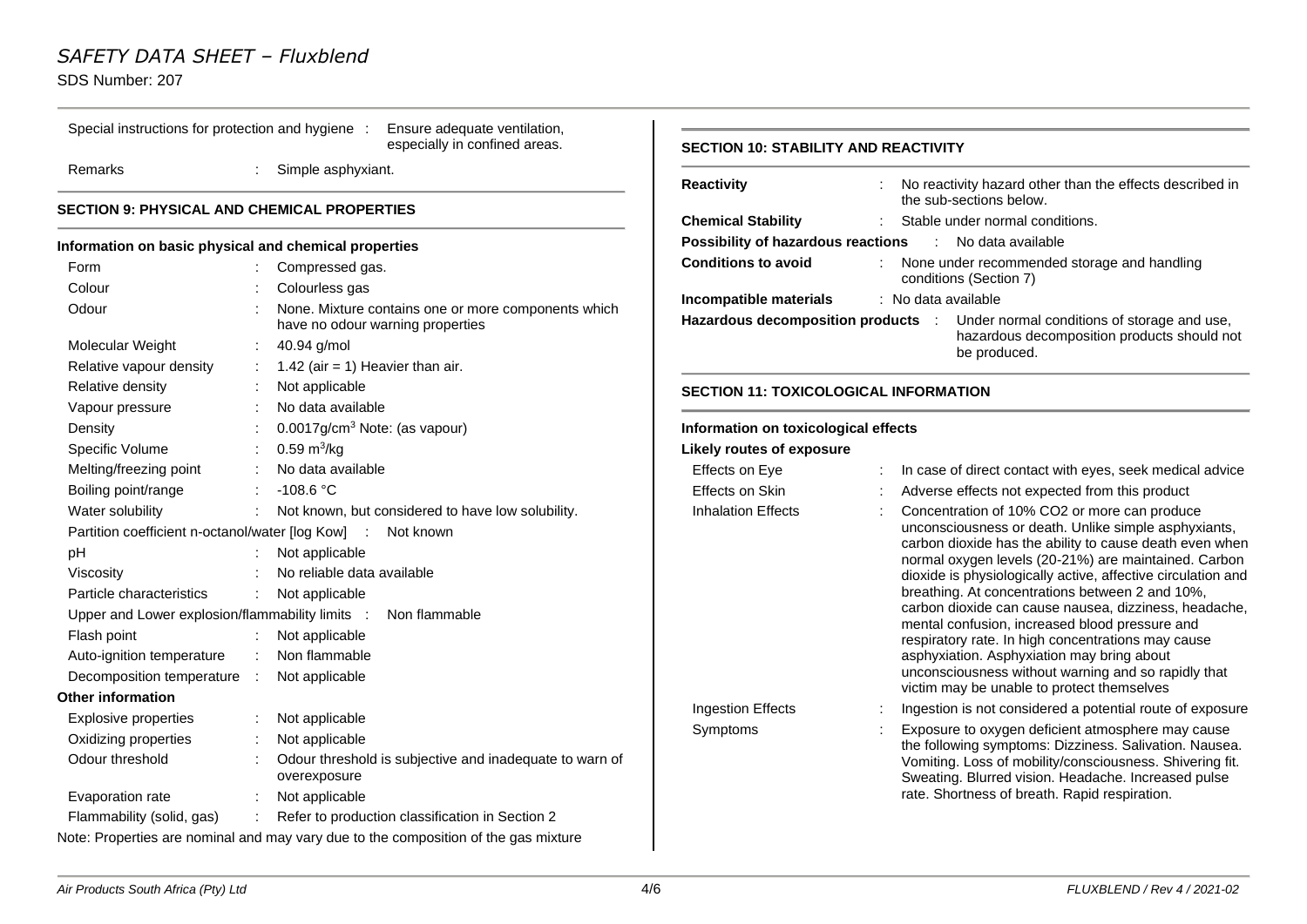# *SAFETY DATA SHEET – Fluxblend*

#### **Acute toxicity**

| Acute oral toxicity                                                                | No data available on the product itself                                                                                                                                                                                                                                                                                                                                                                                                                  |  |  |
|------------------------------------------------------------------------------------|----------------------------------------------------------------------------------------------------------------------------------------------------------------------------------------------------------------------------------------------------------------------------------------------------------------------------------------------------------------------------------------------------------------------------------------------------------|--|--|
| Acute inhalation toxicity                                                          | Unlike simple asphyxiants, carbon dioxide has the<br>ability to cause death even in normal oxygen levels (20-<br>21%) are maintained. 5% CO2 has been found to act<br>synergistically to increase the toxicity of certain other<br>gases (CO, NO2). CO2 has been shown to enhance the<br>production of carboxy-or met- haemoglobin by these<br>gases possibly due to carbon dioxide's stimulatory<br>effects on the respiratory and circulatory systems. |  |  |
| Acute dermal toxicity                                                              | No data available on the product itself                                                                                                                                                                                                                                                                                                                                                                                                                  |  |  |
| Skin corrosion/irritation                                                          | No data available                                                                                                                                                                                                                                                                                                                                                                                                                                        |  |  |
| Serious eye damage / irritation                                                    | : No data available                                                                                                                                                                                                                                                                                                                                                                                                                                      |  |  |
| Sensitization                                                                      | No data available                                                                                                                                                                                                                                                                                                                                                                                                                                        |  |  |
| Chronic toxicity or effects from long term exposure                                |                                                                                                                                                                                                                                                                                                                                                                                                                                                          |  |  |
| Carcinogenicity                                                                    | No data available                                                                                                                                                                                                                                                                                                                                                                                                                                        |  |  |
| Reproductive toxicity                                                              | No data available on the product itself                                                                                                                                                                                                                                                                                                                                                                                                                  |  |  |
| Germ cell mutagenicity<br>÷                                                        | No data available on the product itself                                                                                                                                                                                                                                                                                                                                                                                                                  |  |  |
| Specific target organ systemic toxicity (single exposure)<br>No data available     |                                                                                                                                                                                                                                                                                                                                                                                                                                                          |  |  |
| Specific target organ systemic toxicity (repeated exposure)<br>: No data available |                                                                                                                                                                                                                                                                                                                                                                                                                                                          |  |  |
| Aspiration hazard                                                                  | No data available                                                                                                                                                                                                                                                                                                                                                                                                                                        |  |  |

# **SECTION 12: ECOLOGICAL INFORMATION**

## **Toxicity**

Aquatic toxicity : No data is available on the product itself.

Toxicity to fish-components

| LC50(1h): 240mg/l             | Species: Rainbow trout<br>(Oncorhynchus mykiss).                                              |  |  |
|-------------------------------|-----------------------------------------------------------------------------------------------|--|--|
| LC50(96h): 35mg/l             | Species: Rainbow trout<br>(Oncorhynchus mykiss).                                              |  |  |
| ÷.                            |                                                                                               |  |  |
| Persistence and degradability |                                                                                               |  |  |
|                               |                                                                                               |  |  |
| octanol/water)".              |                                                                                               |  |  |
| cause ground pollution.       | Because of its high volatility the product is unlikely to                                     |  |  |
|                               | No data is available on the product itself.<br>Refer to Sections 9 "Partition Coefficient (n- |  |  |

#### **Other adverse effects**

| When discharged in large quantities may contribute to the greenhouse effect. |    |                                                                                   |  |
|------------------------------------------------------------------------------|----|-----------------------------------------------------------------------------------|--|
| Effect on the ozone layer                                                    | t. | No known effects from this product.                                               |  |
| Ozone Depleting Potential                                                    |    | <b>None</b>                                                                       |  |
| Effect on global warming                                                     |    | : When discharged in large quantities may contribute to<br>the greenhouse effect. |  |
| Global Warming Potential                                                     |    | $: 1$ (Carbon dioxide)                                                            |  |

#### **SECTION 13: DISPOSAL CONSIDERATIONS**

| Waste treatment methods | Contact supplier if guidance is required. Return unused<br>product in original cylinder to supplier. |
|-------------------------|------------------------------------------------------------------------------------------------------|
| Contaminated packaging  | Return cylinder to supplier.                                                                         |

#### **SECTION 14: TRANSPORT INFORMATION**

#### **ADR**

 $\sim$ 

| UN/ID No.                |    | <b>UN1956</b>                                  |
|--------------------------|----|------------------------------------------------|
| Proper shipping name     | t. | COMPRESSED GAS, N.O.S. (Argon, Carbon dioxide) |
| Class or Division        |    | 2.2                                            |
| <b>Tunnel Code</b>       |    | (E)                                            |
| Label(s)                 |    | : 2.2                                          |
| ADR/RID Hazard ID no.    |    | 20                                             |
| <b>Marine Pollutant</b>  |    | <b>No</b>                                      |
| IATA                     |    |                                                |
| UN/ID No.                | ÷  | UN1956                                         |
| Proper shipping name     |    | Compressed gas, n.o.s. (Argon, Carbon dioxide) |
| Class or Division        |    | 2.2                                            |
| Label(s)                 | t. | 2.2                                            |
| Marine Pollutant         |    | <b>No</b>                                      |
| IMDG                     |    |                                                |
| UN/ID No.                |    | UN1956                                         |
| Proper shipping name     |    | COMPRESSED GAS, N.O.S. (Argon, Carbon dioxide) |
| <b>Class or Division</b> |    | 2.2                                            |
| Label(s)                 |    | 2.2                                            |
| Marine Pollutant         |    | No.                                            |
| Segregation Group        |    | None                                           |
|                          |    |                                                |